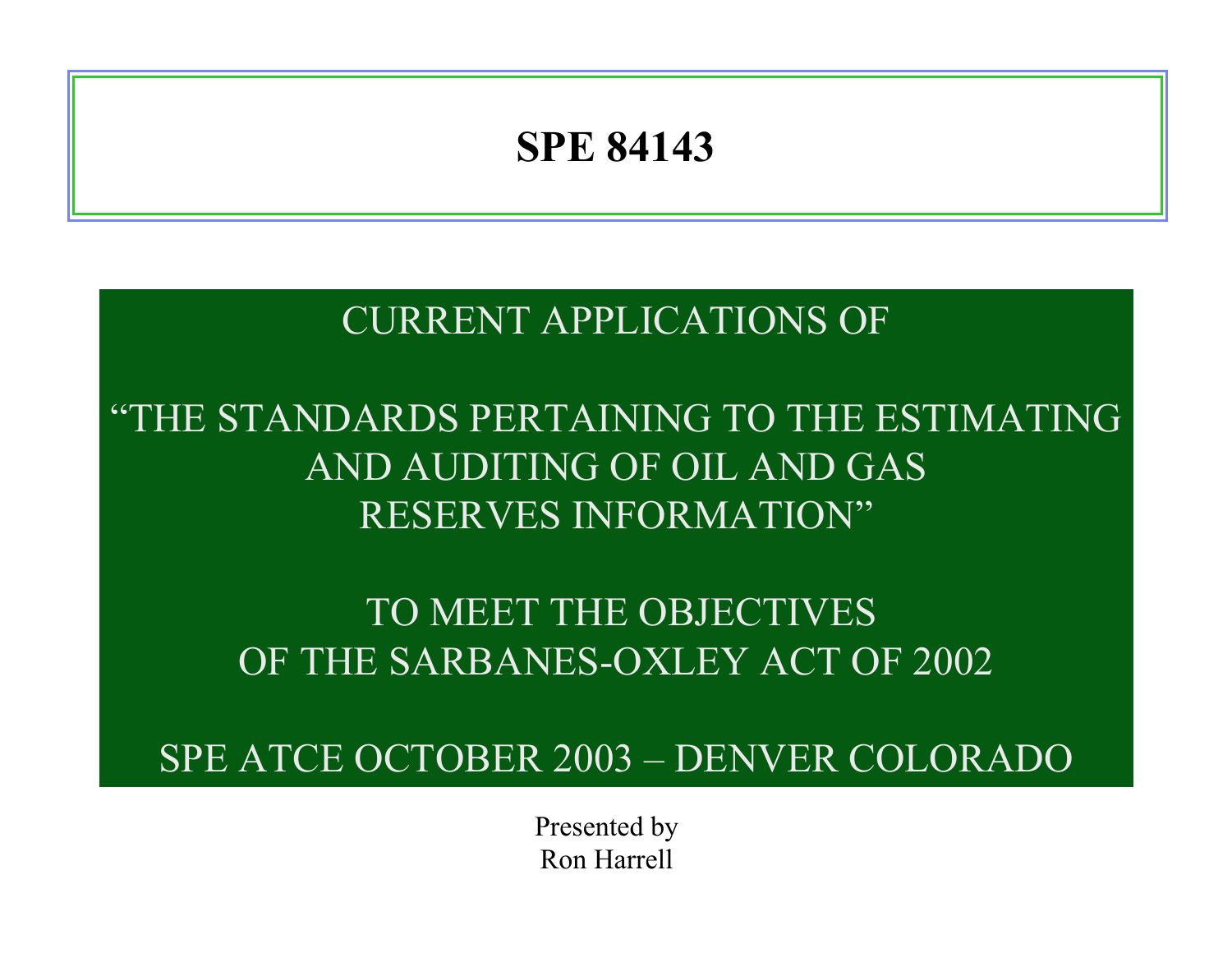## **SPE Standards approved in 1977, revised in 2001**

Directed toward establishment of *minimum* professional standards for petroleum engineers and geologists in the preparation of estimates of reserves and reserves information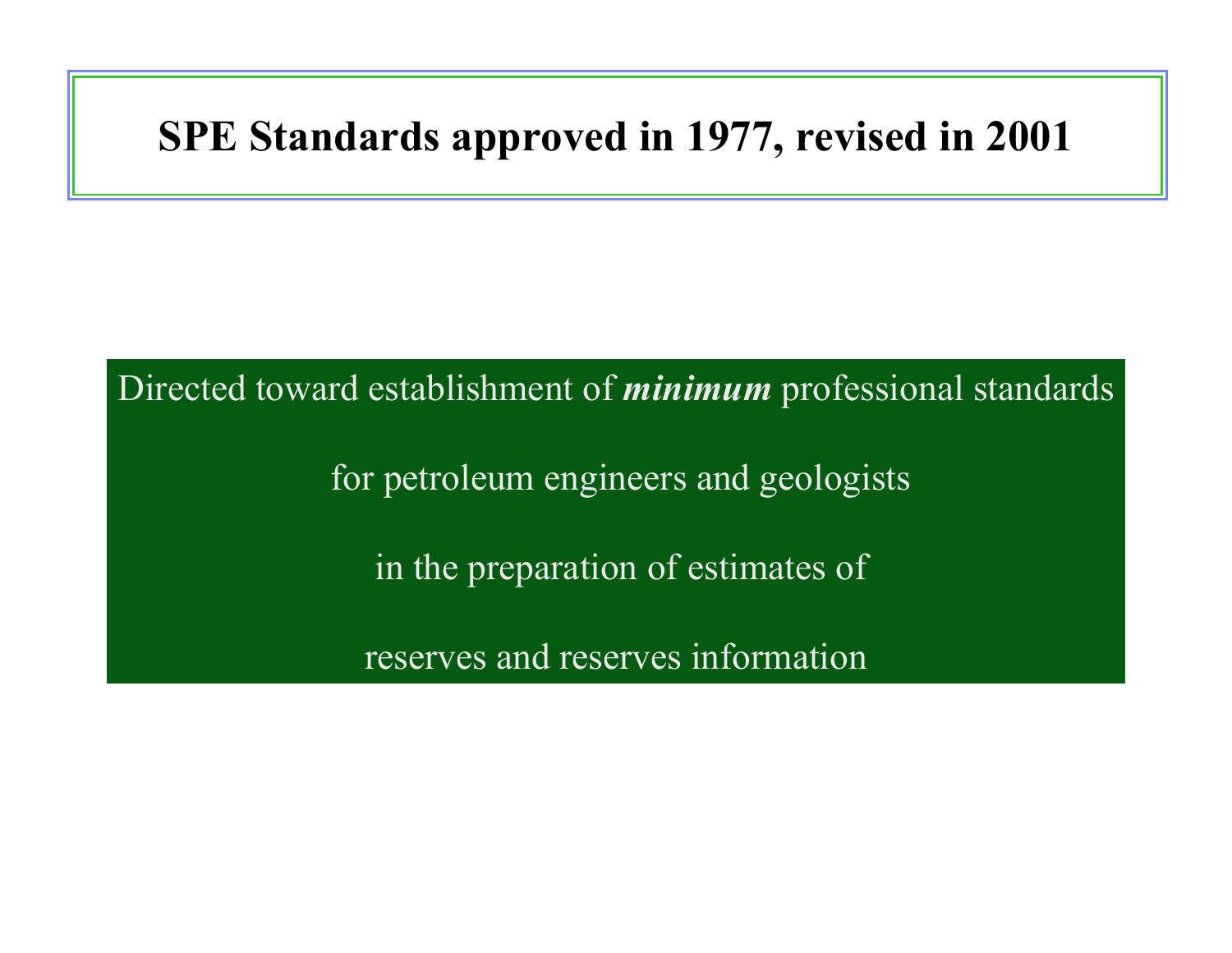# **Five principal areas to which Standards apply:**

- A. Compliance with relevant reserves definitions (US SEC for Sarbanes-Oxley)
- B. Minimum professional qualifications for reserves estimators and reserves auditors (education and experience)
- C. Requirement for independence and objectivity for such persons
- D. Standards for estimating reserves and related reserves information
- E. Standards for auditing reserves and`related reserves information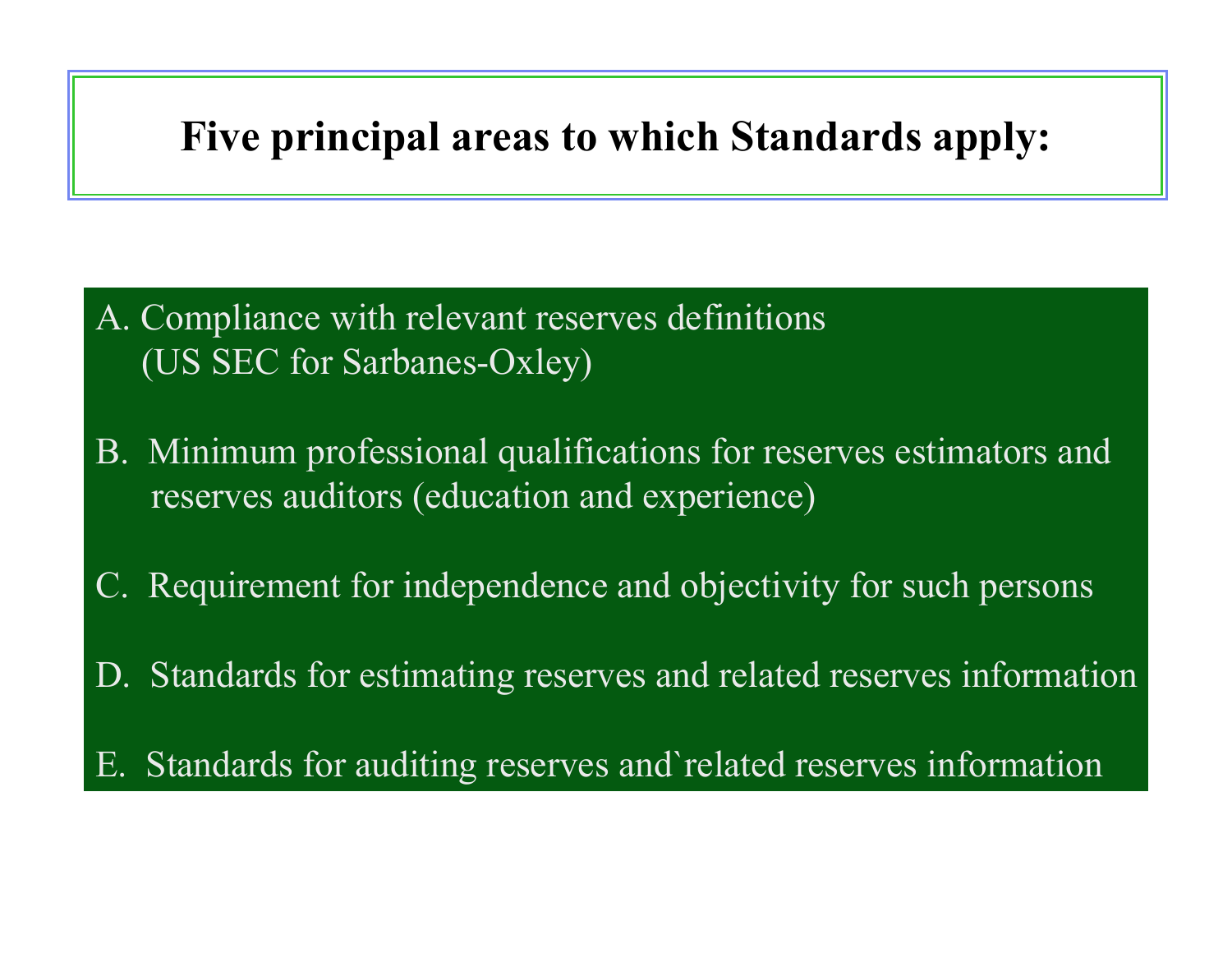## **Reserves and Reserves Information**

- A. Estimated quantities as of an effective date, classified by appropriate categories  $(PV - PB - PS)$  and production status (Producing, BP etc), plus
- B. All or part of the following: forecast production quantities, prices, costs, revenues and future net income, before and/or after income taxes, both undiscounted and discounted as required, plus
- C. Adequate text to explain all pertinent facts and assumptions leading to a full disclosure of all relevant information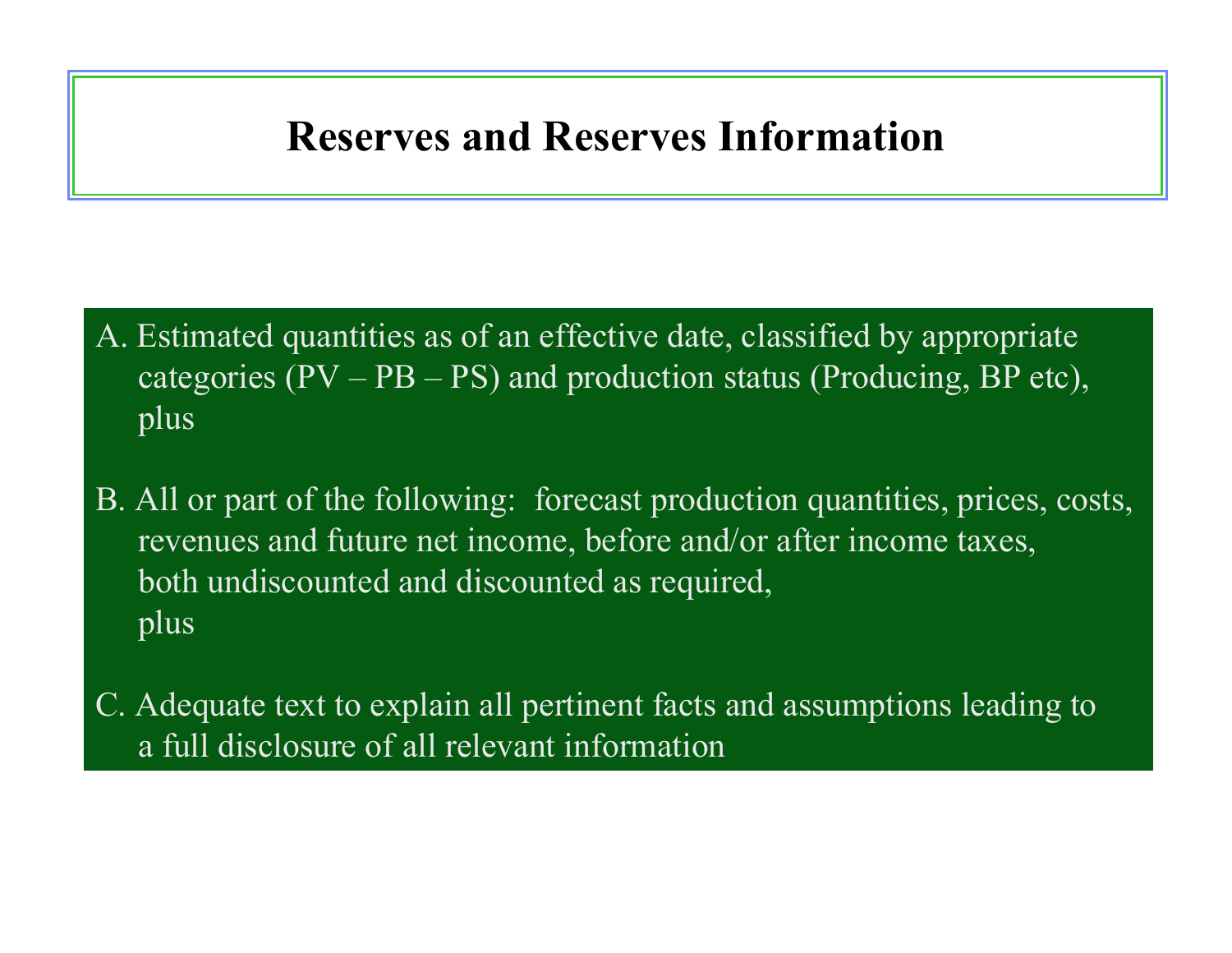## **DISCLAIMER**

The following is an engineer's perception and interpretation of the

significance of the Sarbanes-Oxley Act of 2002 regarding the

estimating and auditing of reserves information -

PLEASE CONTACT YOUR ATTORNEY OR CPA FOR THEIR PROFESSIONAL INTERPRETATION OF THE ACT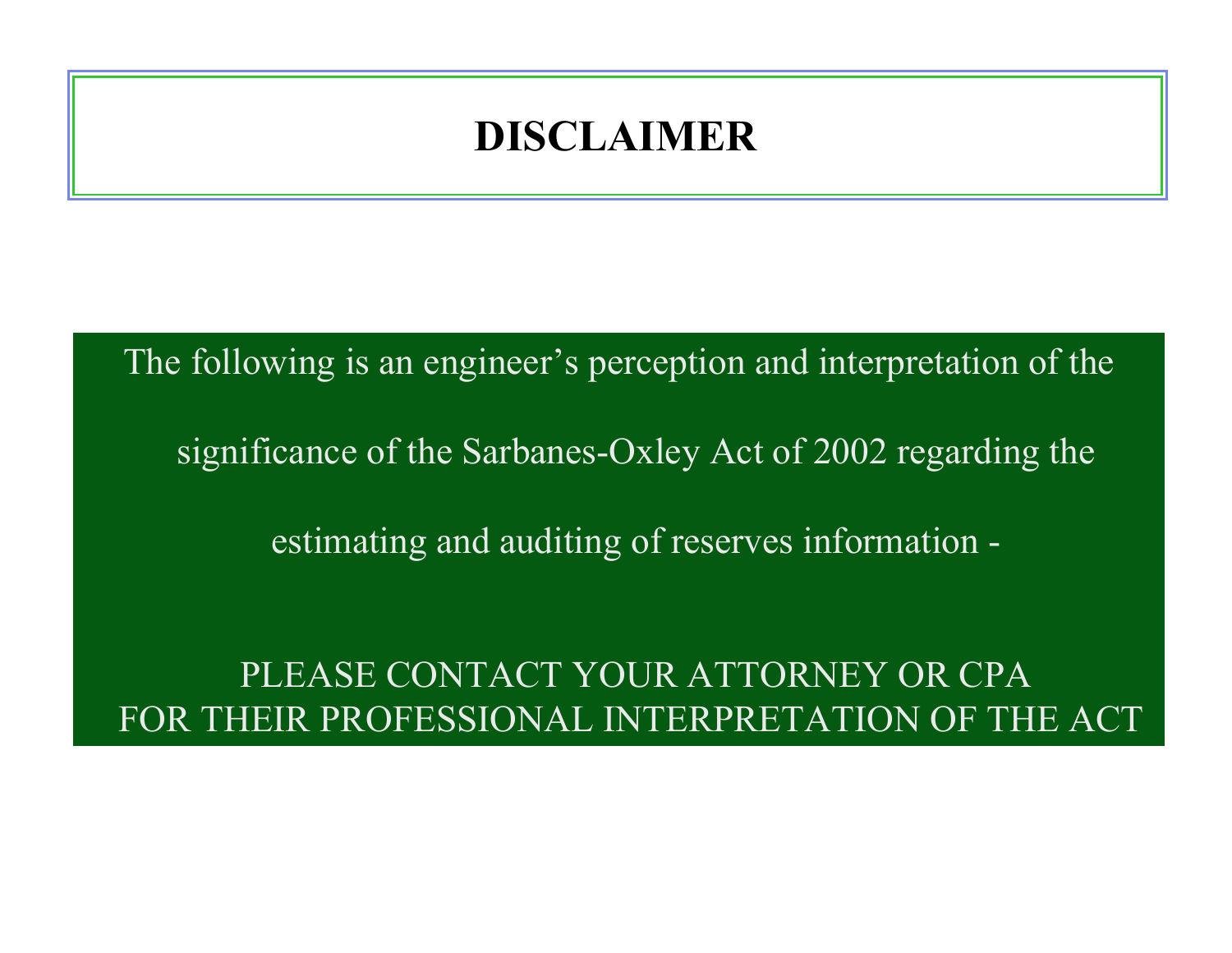## **Sarbanes-Oxley Act of 2002**

Established by the U.S. Congress

following several business failures

and the collapse of one of the world's most respected

public accounting firms.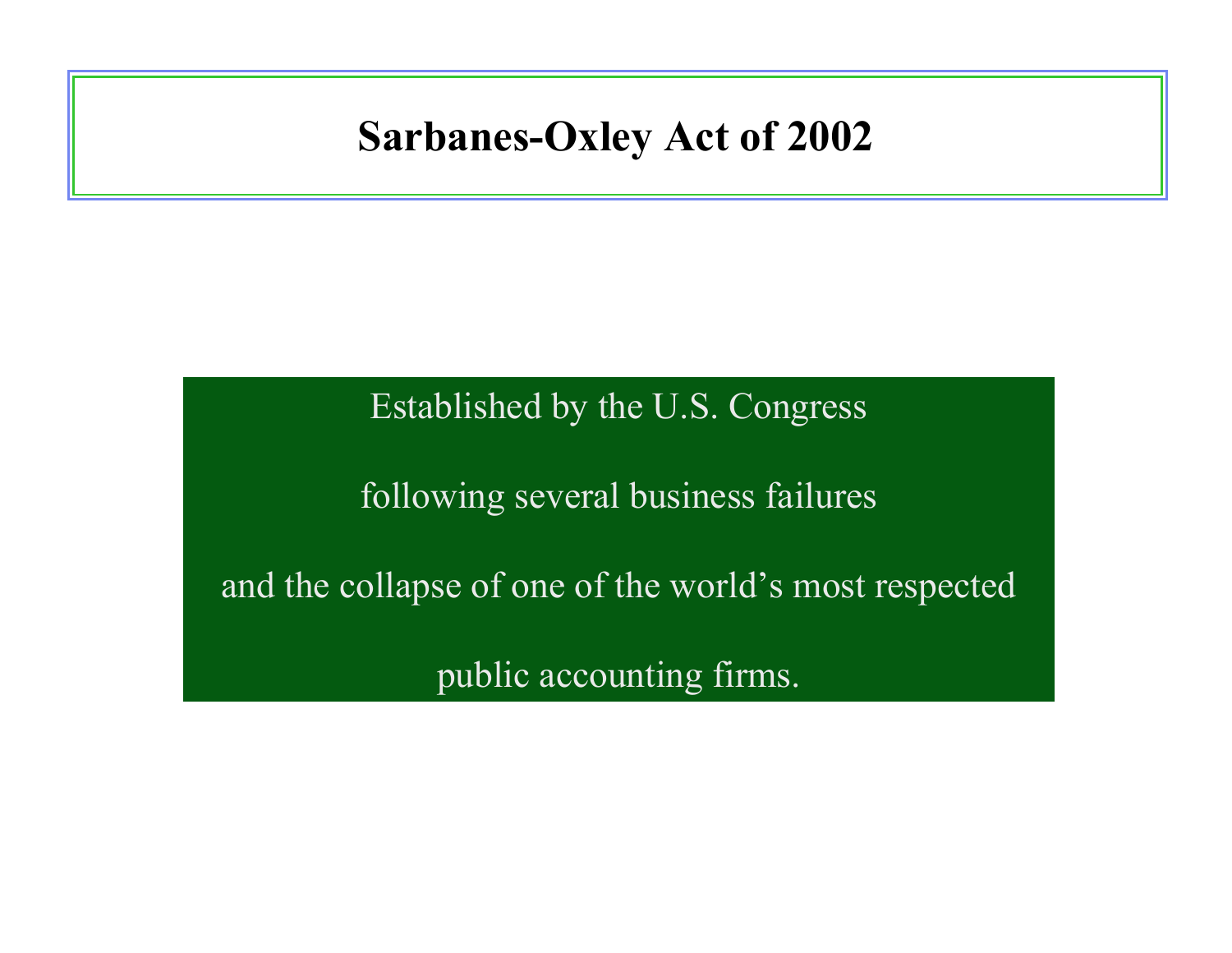## **Significant laws governing publicly-owned companies issuing securities in the U.S.**

### A. Securities Act of 1933

- B. Securities Exchange Act of 1934
- C. Sarbanes-Oxley Act of 2002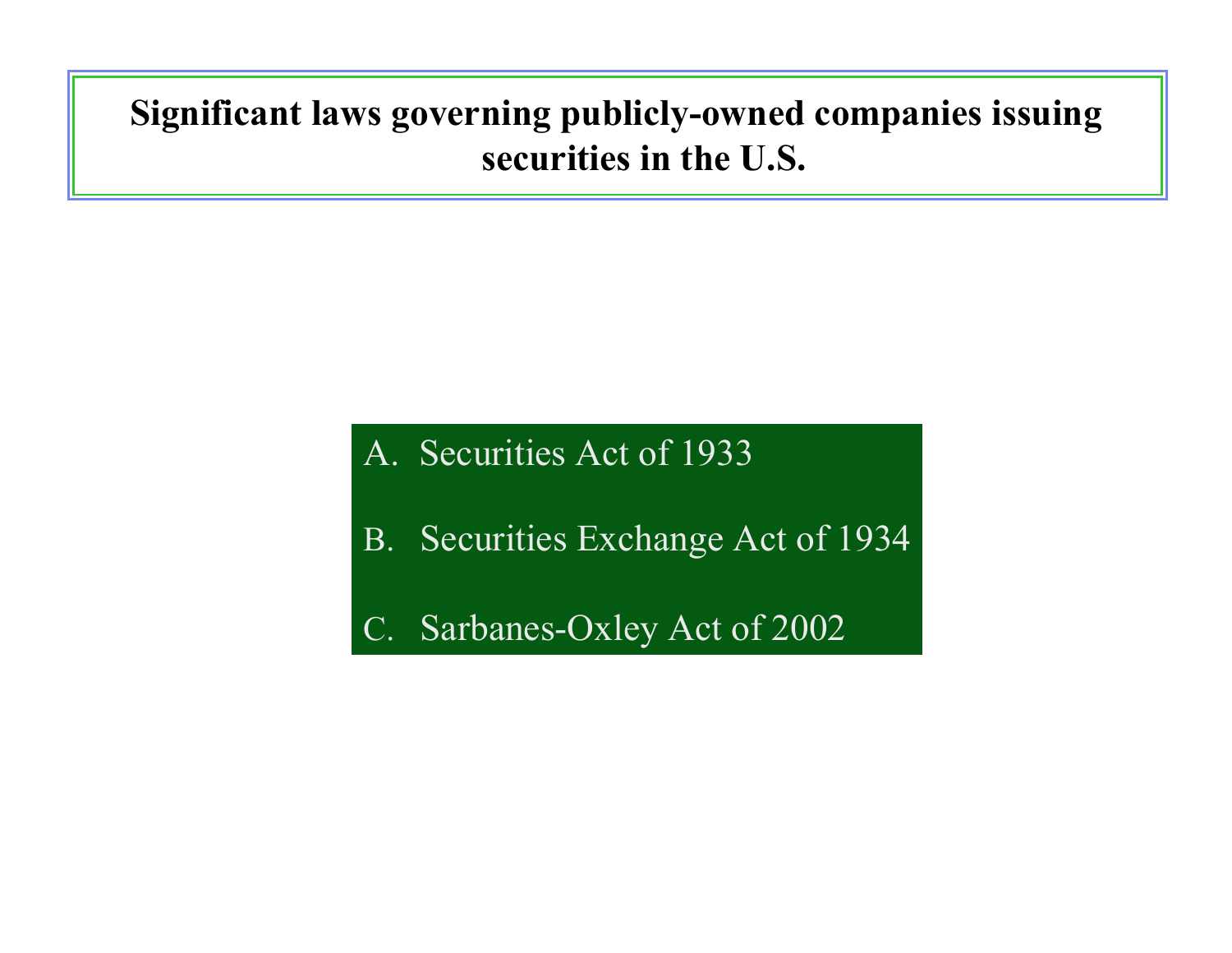# **Topics (Title nos.) described in Sarbanes-Oxley:**

- Public Company Accounting Oversight Board
- II Auditor Independence
- III Corporate Responsibility
- IV Enhanced Financial Disclosures
- V Analyst Conflicts of Interest
- VI Commission Resources and Authority
- VII Studies and Reports
- VIII Corporate and Criminal Fraud Accountability
- IX White-Collar Crime Penalty Enhancements
- X Corporate Tax` Returns
- XI Corporate Fraud and Accountability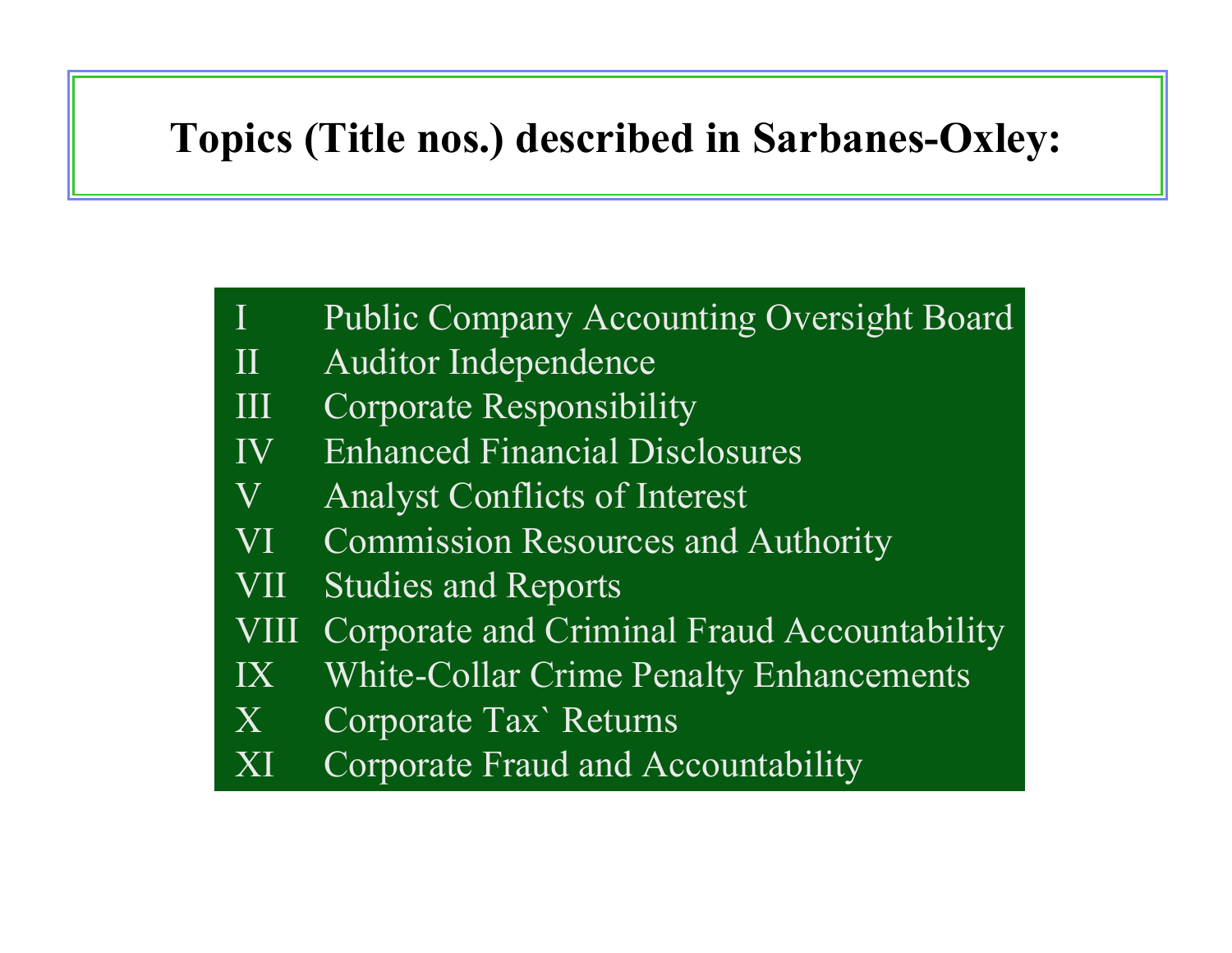### **What does Sarbanes-Oxley say about reserves estimates?**

- A. In words related to oil and gas reserves, nothing, even though reserves constitute most of the financial value of an  $E\&P$ Company
- B. Strong words relating to managements responsibility to (i) establish and maintain adequate internal control structure and procedures for financial reporting and (ii) subsequently assessing the effectiveness of the internal controls and procedures (Sec 404 of the Act)
- Arguably, reserves estimates could be topic of "whistleblower" complaint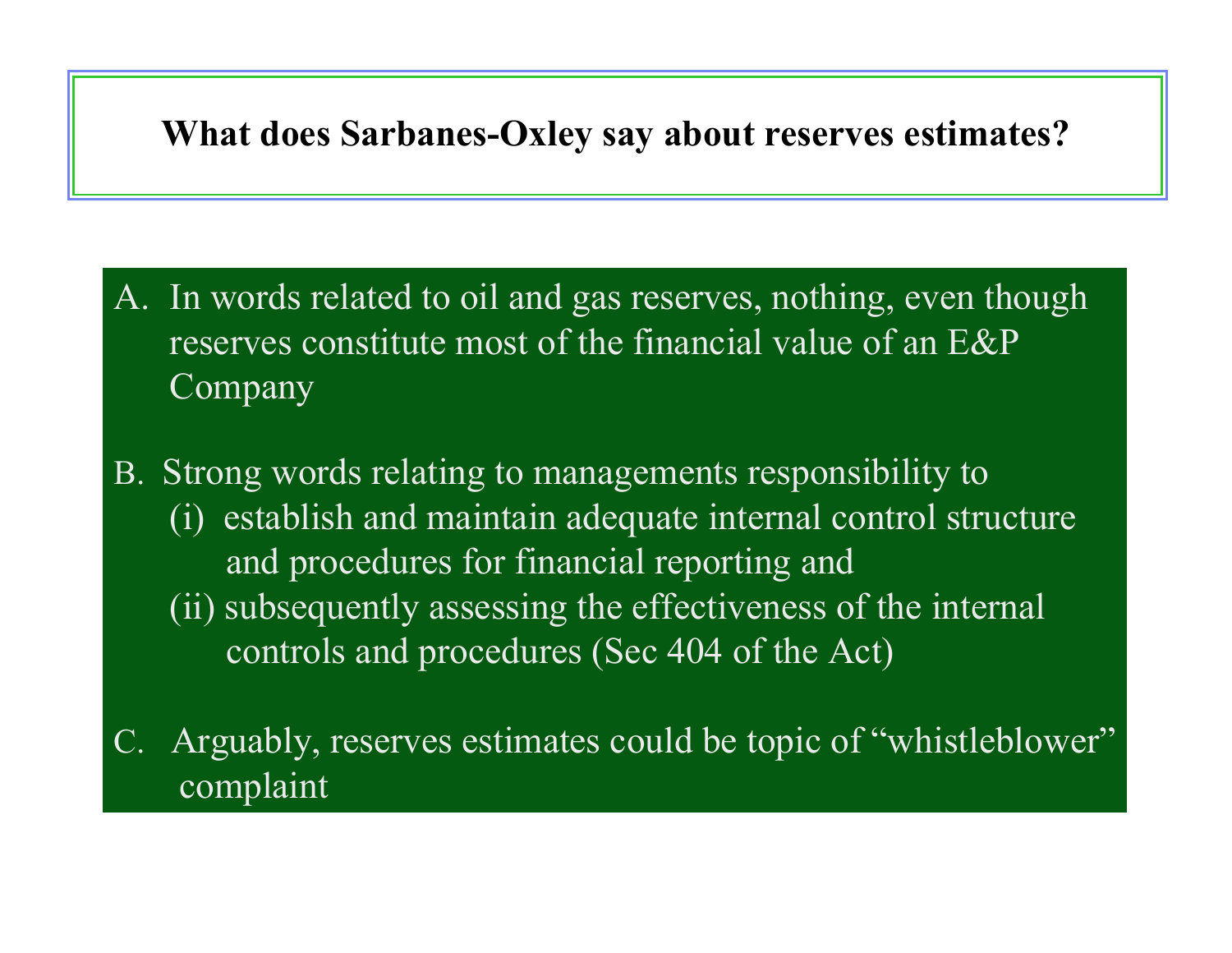### **Establishing adequate internal controls and procedures for estimating reserves**

### A. Already in place in many, perhaps most, E&P companies

B. Recommend such controls and procedures include the SPE "Standards" as the minimum qualifications for the reserves estimators and/or auditors (internal or external) to meet the objectives of the Act.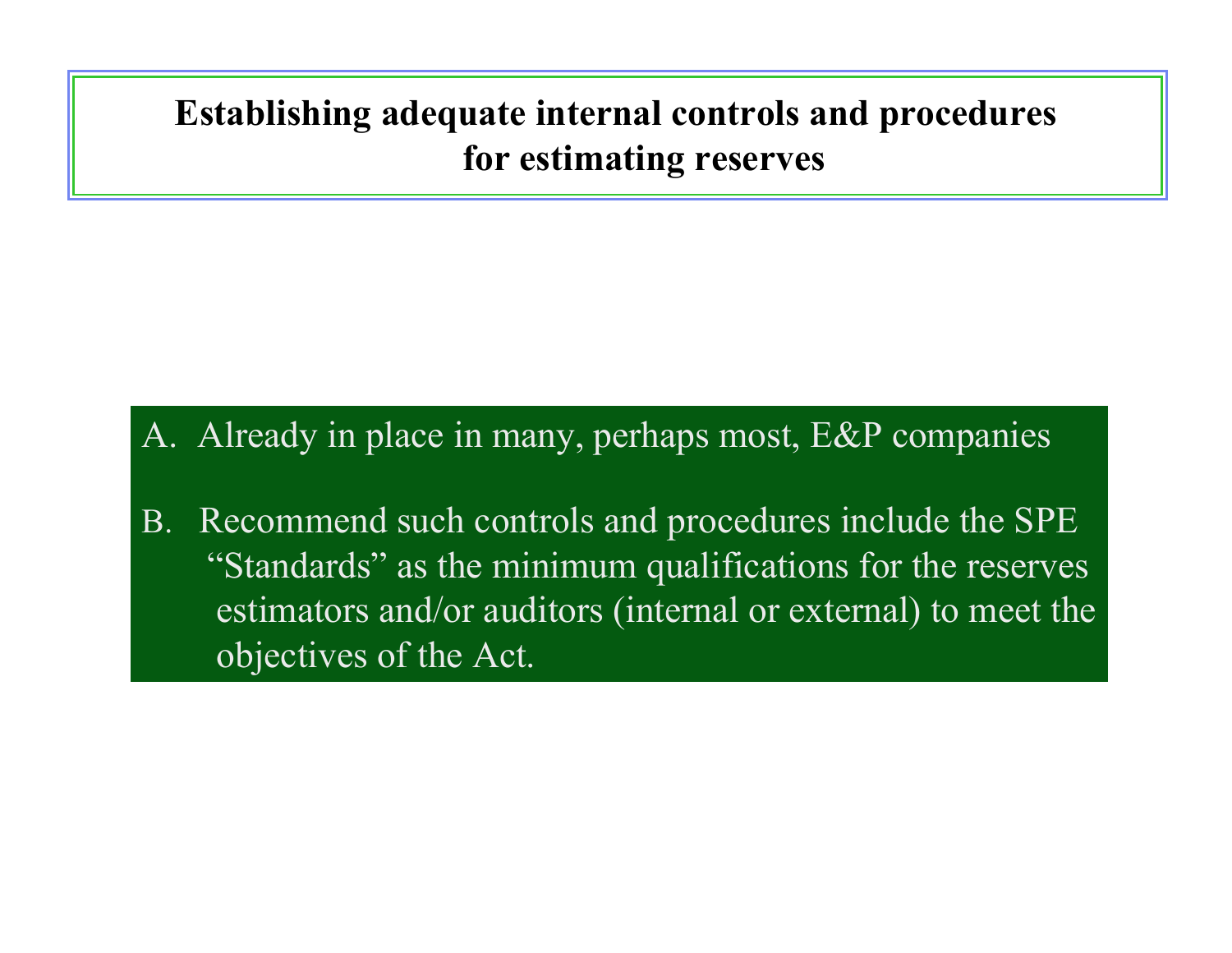### **Assessing the effectiveness of internal controls and procedures**

- A. Serious responsibility of management, board and financial auditor
- B. Pre Sarbanes-Oxley, assessment often made by financial auditing firm
- C. Strongly suggest that such assessment should include, in some way, input from qualified reserves evaluator or auditor to render judgment on controls, procedures AND RESULTS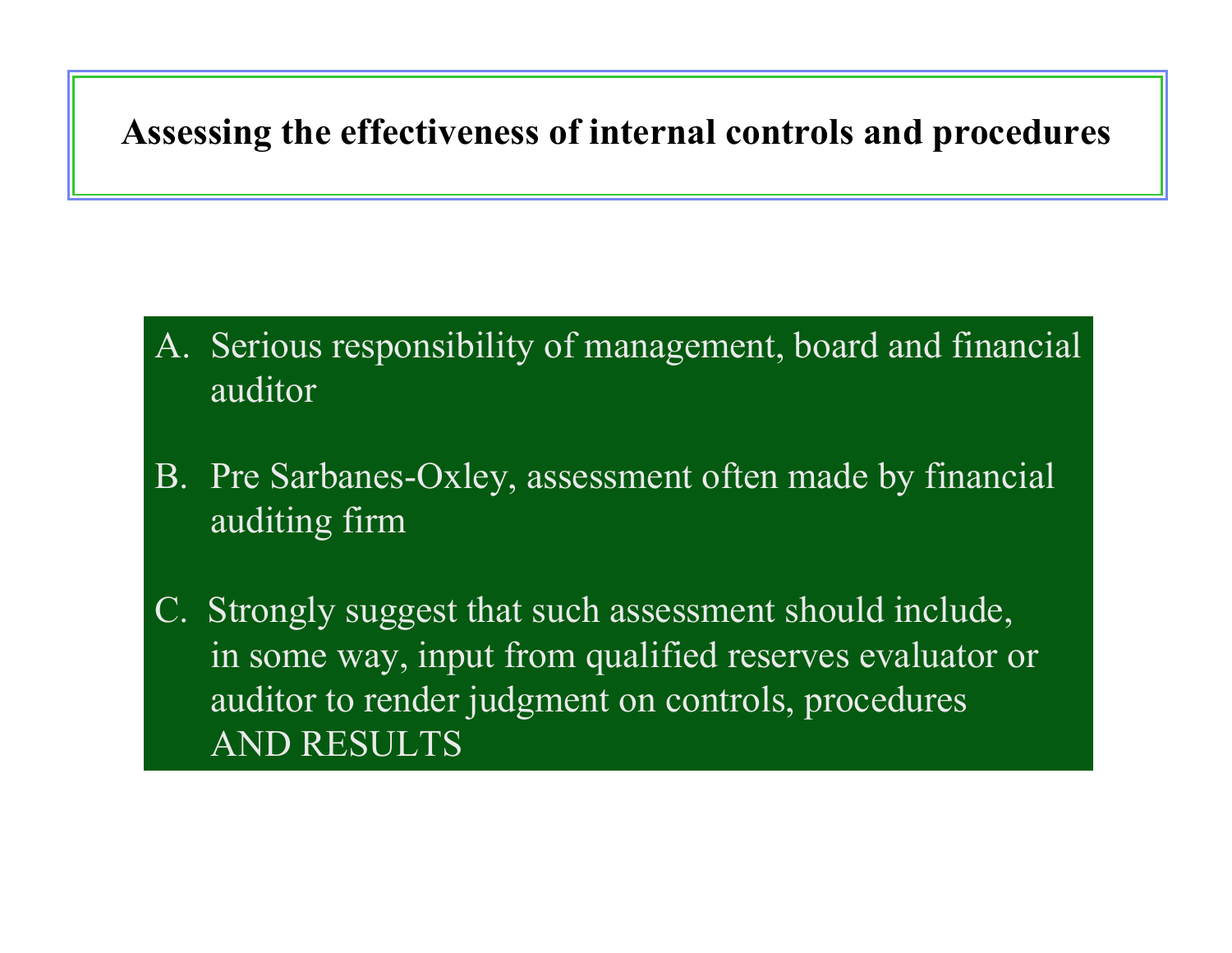### **Generalized definitions (proposed)**

- A. Reserves review Analysis of *policies and procedures* established by an entity to estimate and report reserves
- B. Reserves audit an investigation of a reserves report as a test of the *reasonableness,* in the aggregate, of the reserves estimates in the report
- C. Reserves report A *grass roots* study incorporating all pertinent data in preparing an estimate of reserves information consistent with the relevant reservesdefinitions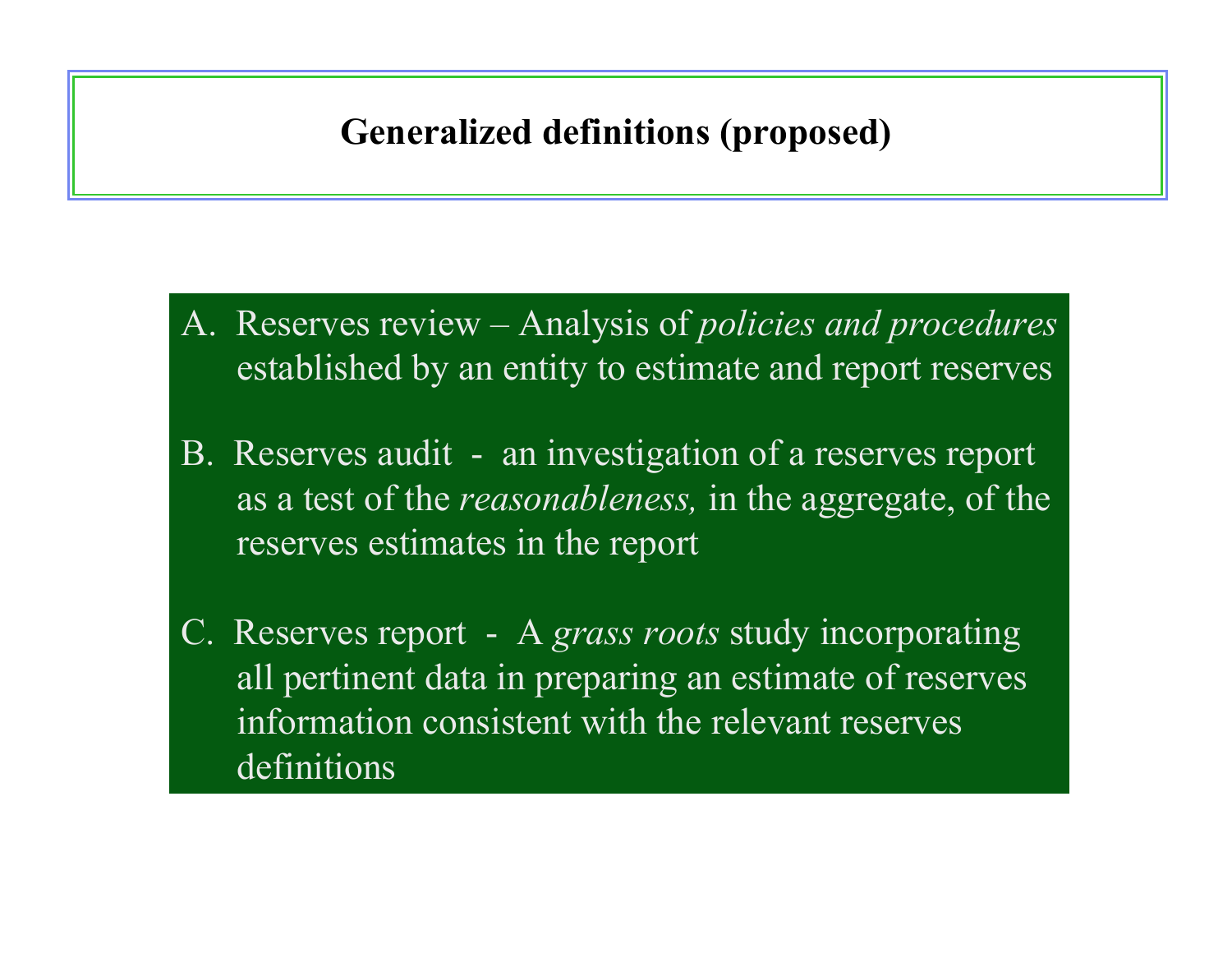### **Summary**